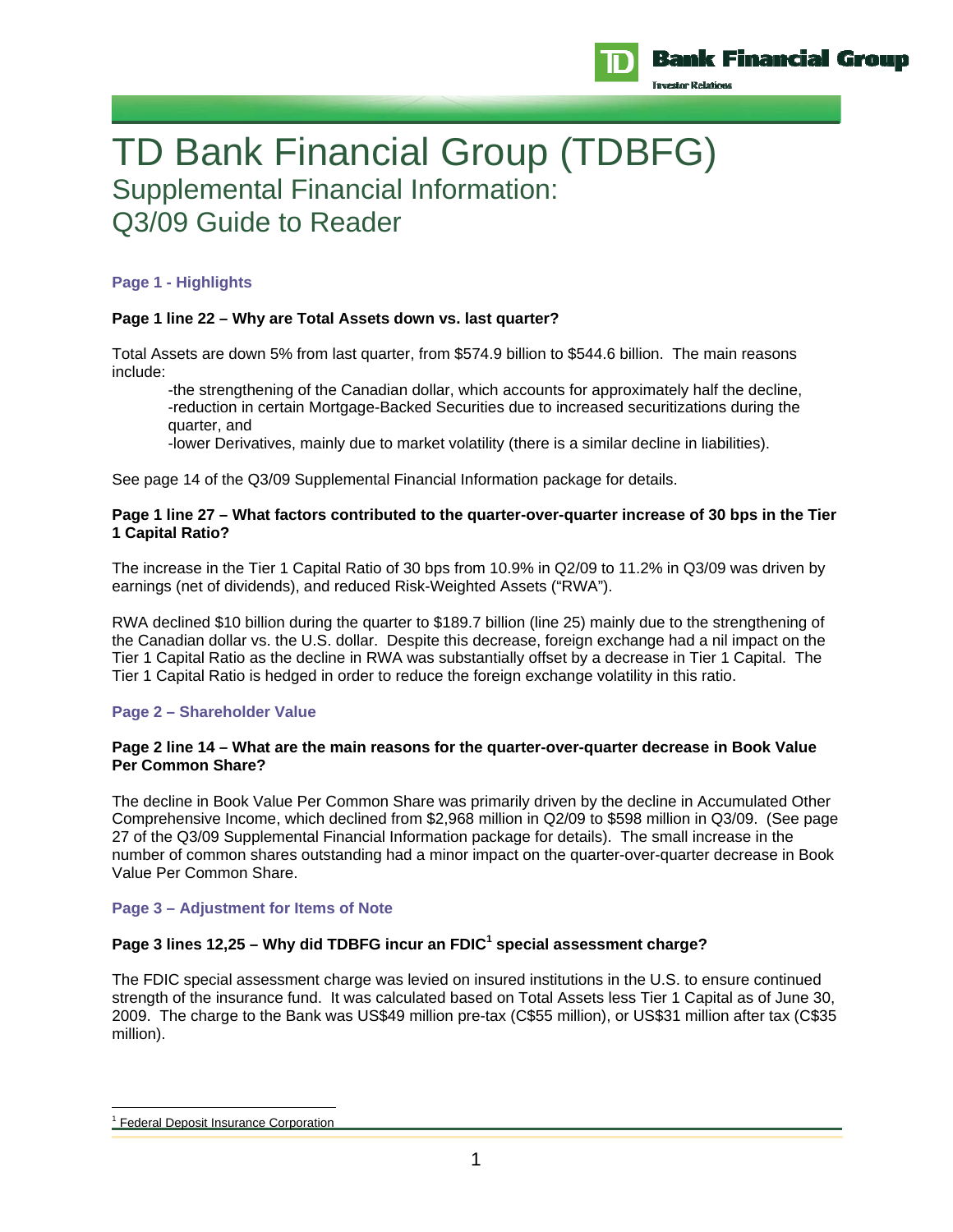

## **Page 4 – Segmented Results Summary**

## **Page 4 line 18 – Why has the contribution from Other International to Total Revenue increased from 12% last quarter to 17% this quarter?**

The reason for the increase in the Other International line is primarily due to trading, mainly in the Credit Products Group and in the Rates businesses booked in the U.K. (The geographic contribution from the United States was down mainly due to a decline in U.S. Personal and Commercial Banking revenue.)

## **Page 5 - Canadian Personal and Commercial Banking**

## **Page 5 lines 3,5 - What was the operating leverage in Q3/09?**

Operating leverage was 4%: revenue increased 8% year-over-year, while expenses increased 4%.

Revenue was at a record level this quarter, driven by strong volume growth across most banking products, particularly in personal and business deposits, and real estate secured lending.

Expenses were up \$41 million year-over-year primarily due to higher employee compensation.

#### **Page 6 – Wealth Management**

**Page 6 lines 16, 17 – What are the main reasons for the \$15 billion increase in Assets Under Administration since year-end, and the \$6 billion decrease in Assets Under Management during the same period?** 

The increase in Assets Under Administration since year-end is primarily due to the addition of net new client assets and market appreciation.

The decrease in Assets Under Management since year-end is primarily due to declines in institutional assets, partially offset by market appreciation.

## **Pages 7/8 – U.S. Personal and Commercial Banking**

#### **Page 7 line 23 – What are the main reasons behind the decrease in Margin on Average Earning Assets during the past year, from 3.92% in Q3/08 to 3.40% in Q3/09?**

The decrease in Margin on Average Earning Assets during the last year is primarily due to rate compression arising from the lower overall level of interest rates, and increased levels of impaired loans.

## **Page 9 – Wholesale Banking**

#### **Page 9 line 8 – What are the primary reasons for reported net income going from \$173 million last quarter to \$327 million this quarter?**

The increase in reported net income from last quarter was primarily due to higher revenue. The revenue increase of \$256 million (41%) was mainly driven by strong trading related revenues and capital market fee revenues, partially offset by realized net security losses in the public equity investment portfolio. There was also a slight decline in Provision for Credit Losses, mainly due to lower specific allowances this quarter.

## **Page 9 line 14 – Why did Wholesale RWA decline \$7 billion from last quarter?**